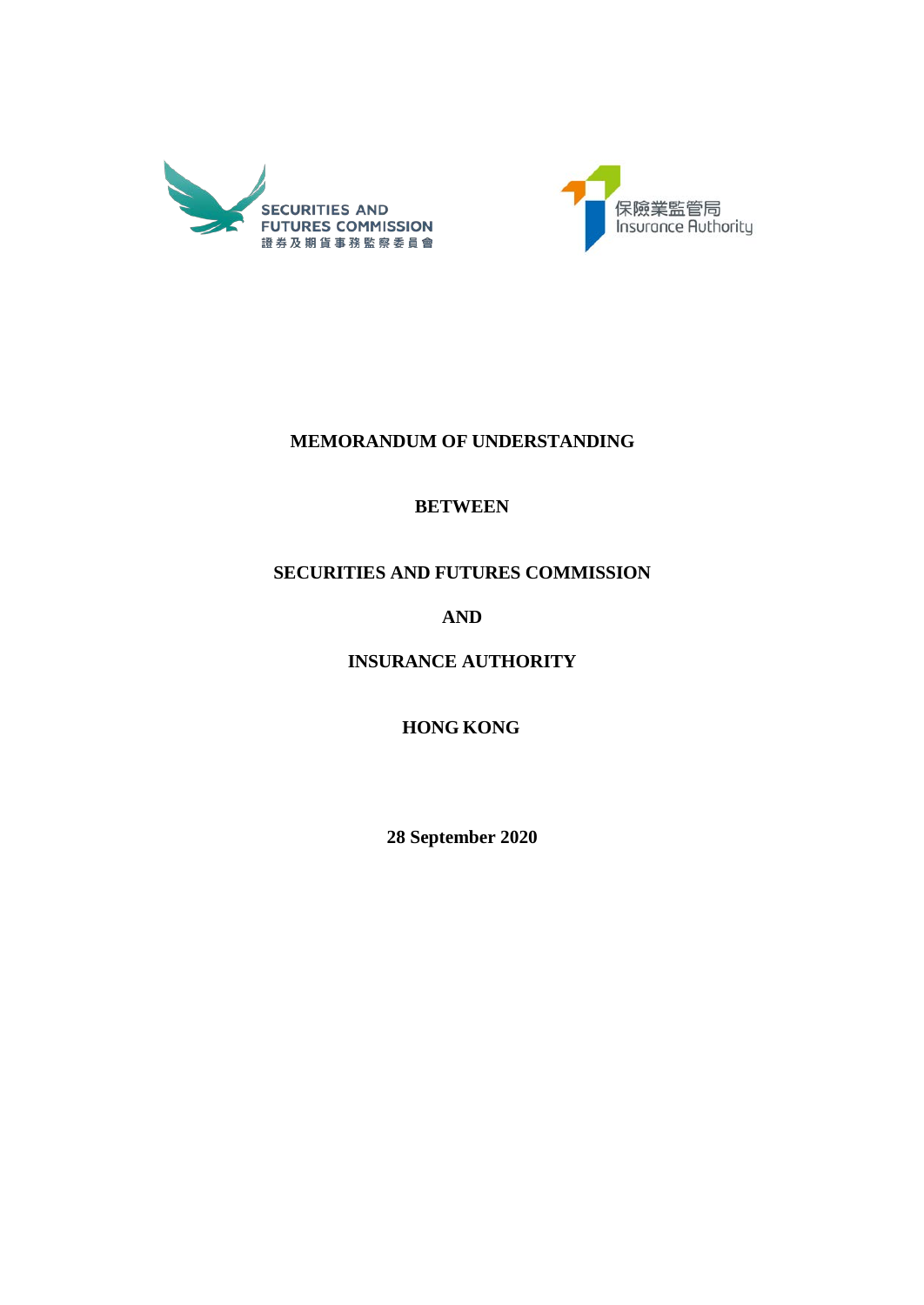## **TABLE OF CONTENTS**

|                         | <b>NO. DESCRIPTION</b><br><b>PAGE</b>                                                                  |  |
|-------------------------|--------------------------------------------------------------------------------------------------------|--|
| $\mathbf{1}$            |                                                                                                        |  |
| $\overline{2}$          |                                                                                                        |  |
| 3                       | RELEVANT RESPONSIBILITIES OF THE IA UNDER THE MOU 5                                                    |  |
| $\overline{\mathbf{4}}$ | <b>RELEVANT RESPONSIBILITIES OF THE SFC UNDER THE MOU7</b>                                             |  |
| 5                       |                                                                                                        |  |
| 6                       |                                                                                                        |  |
| 7                       |                                                                                                        |  |
| 8                       |                                                                                                        |  |
| 9                       |                                                                                                        |  |
| 10                      | IMPLEMENTATION, LICENSING, SUPERVISION AND<br><b>ENFORCEMENT MATTERS / MATTERS OF MUTUAL CONCERN12</b> |  |
| 11                      |                                                                                                        |  |
| 12                      |                                                                                                        |  |
| 13                      |                                                                                                        |  |
| 14                      |                                                                                                        |  |
|                         |                                                                                                        |  |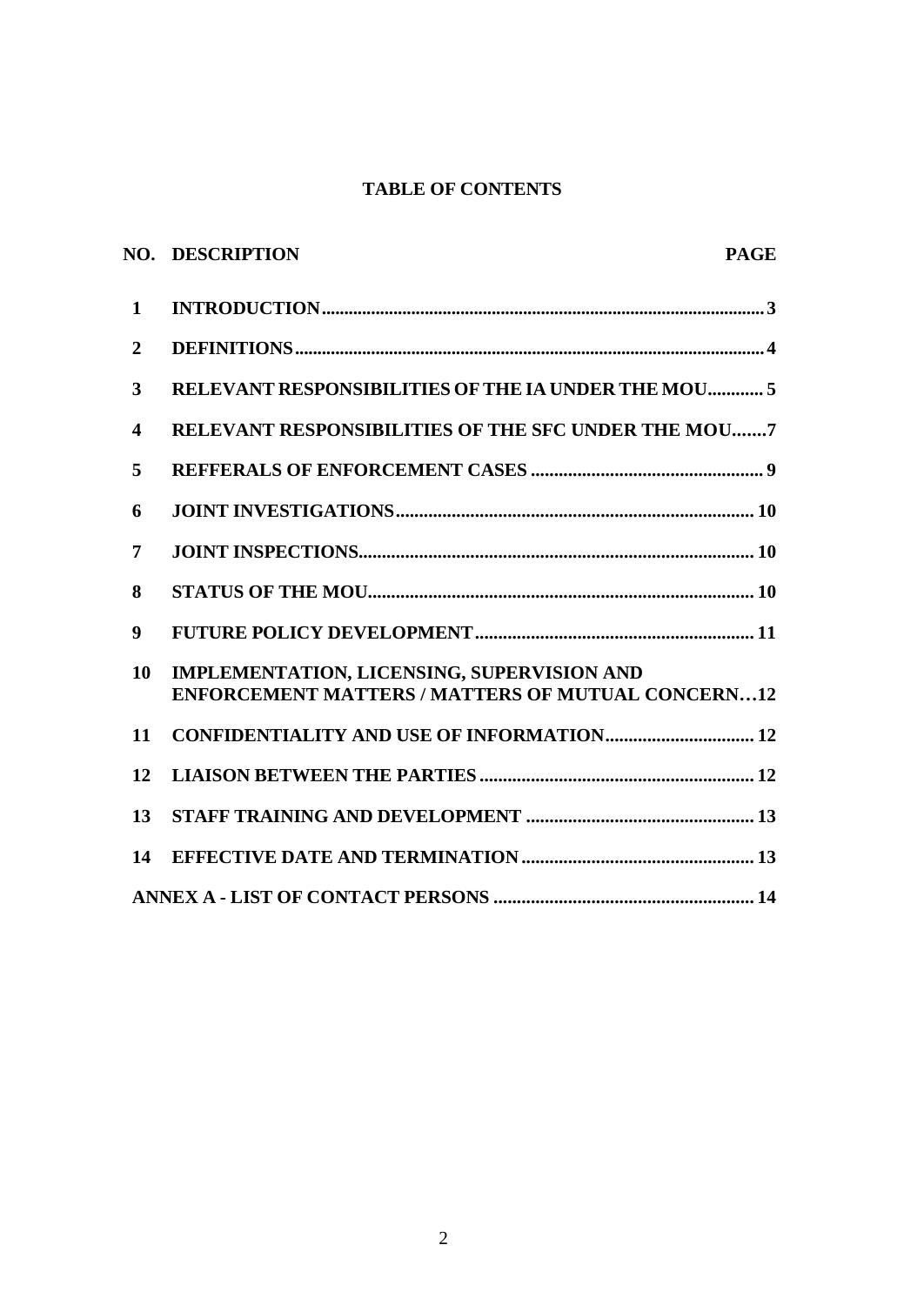## **MEMORANDUM OF UNDERSTANDING ("MoU")**

BETWEEN: Securities and Futures Commission (the "**SFC**") AND: Insurance Authority (the "**IA**")

### **1 INTRODUCTION**

- 1.1 This Memorandum of Understanding:
	- (a) replaces the MoU signed on  $20<sup>th</sup>$  December 2005 between the SFC and the IA (which is superseded), and reflects the implementation of the new regulatory regime under the Insurance Companies Ordinance (Cap. 41) as amended by the Insurance Companies (Amendment) Ordinance 2015 and renamed as the Insurance Ordinance (Cap. 41) ("**IO**"); and
	- (b) aims to further strengthen the co-operation between the SFC and the IA in order to facilitate the performance of their respective regulatory functions.
- 1.2 The SFC has responsibilities under the Securities and Futures Ordinance (Cap. 571) ( " **SFO**"), and the rules and regulations made thereunder, to set standards for the authorization of collective investment schemes and structured products that are offered to the public and is responsible for the licensing and supervision of persons who are engaged in a regulated activity as defined under the SFO.
- 1.3 The IA has responsibilities under the IO, and the rules and regulations made thereunder, to regulate and supervise the insurance industry for the promotion of the general stability of the insurance industry and for the protection of existing and potential policy holders. The IA is responsible for supervising authorized insurers' and licensed insurance intermediaries' compliance with the provisions of the IO, and regulating the conduct of insurance intermediaries through a licensing regime.
- 1.4 Both parties desire to reduce, as far as is reasonably practicable, duplication of efforts between them by specifying in this MoU their respective responsibilities regarding the regulation of insurance-related investment products and the sharing of information in respect of persons who are regulated under their respective supervisory regimes, including authorized insurers and licensed insurance intermediaries under the regulation of the IA, and persons licensed by the SFC ("SFC-licensed persons"). The parties also desire to further promote mutual assistance and the exchange of information so that they may effectively perform their respective responsibilities.
- 1.5 There are circumstances where an authorized insurer, a licensed insurance intermediary, an SFC-licensed person or a financial group may be of regulatory interest to both parties*.* For instance: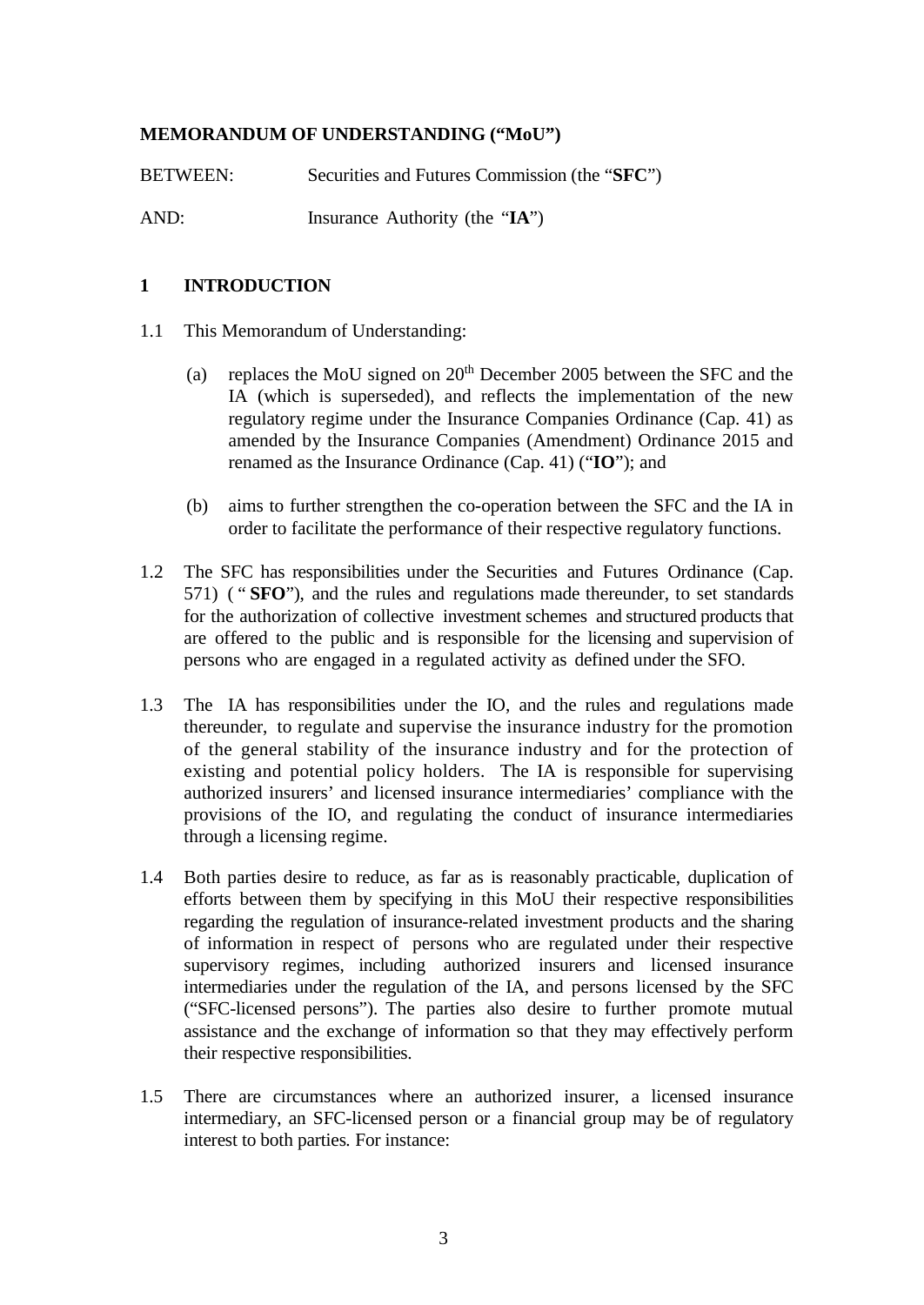- (a) where an authorized insurer or a licensed insurance intermediary is (or is not but may be required to be) an SFC-licensed person;
- (b) where an authorized insurer or a licensed insurance intermediary has a subsidiary that is an SFC-licensed person;
- (c) where an SFC-licensed person has a subsidiary that is an authorized insurer or a licensed insurance intermediary;
- (d) where an authorized insurer or a licensed insurance intermediary has involvement in the management, operation or administration or issuance or distribution of any financial products;
- (e) where an SFC-licensed person (which is in a group of companies that has insurance business) has involvement in the management, operation or administration or issuance or distribution of any SFC-authorized investment products;
- (f) where a financial group has both an SFC-licensed person and an entity that is an authorized insurer or a licensed insurance intermediary; and
- (g) where an authorized insurer is seeking to obtain or maintains an authorization by the SFC of a collective investment scheme that is an insurance-related investment product.

The parties will co-ordinate with each other and exchange information to facilitate the supervision of relevant financial groups with SFC-licensed persons, authorized insurers or licensed insurance intermediaries as well as the regulation of SFCauthorized investment products and their operations and distributors.

#### **2 DEFINITIONS**

- 2.1 Unless otherwise specified, terms defined in the IO, the SFO, the Code on Investment-Linked Assurance Schemes, the Code on Pooled Retirement Funds and the SFC Code on MPF Products issued by the SFC (together, the Codes are referred to as the "**SFC Codes**") bear the same meaning when used in this MoU.
- 2.2 The reference to "insurance-related investment products" in this MoU means any contracts of insurance that are also financial products, including investment-linked assurance schemes ("**ILAS**"), approved pooled investment funds ("**APIF**") under the mandatory provident funds regime and pooled retirement funds ("**PRF**") under the occupational retirement schemes regime.
- 2.3 The reference to "financial products" in this MoUmeans any securities, futures contract, collective investment scheme, leveraged foreign exchange contract and structured product as defined under the SFO, including any SFC-authorized investment products.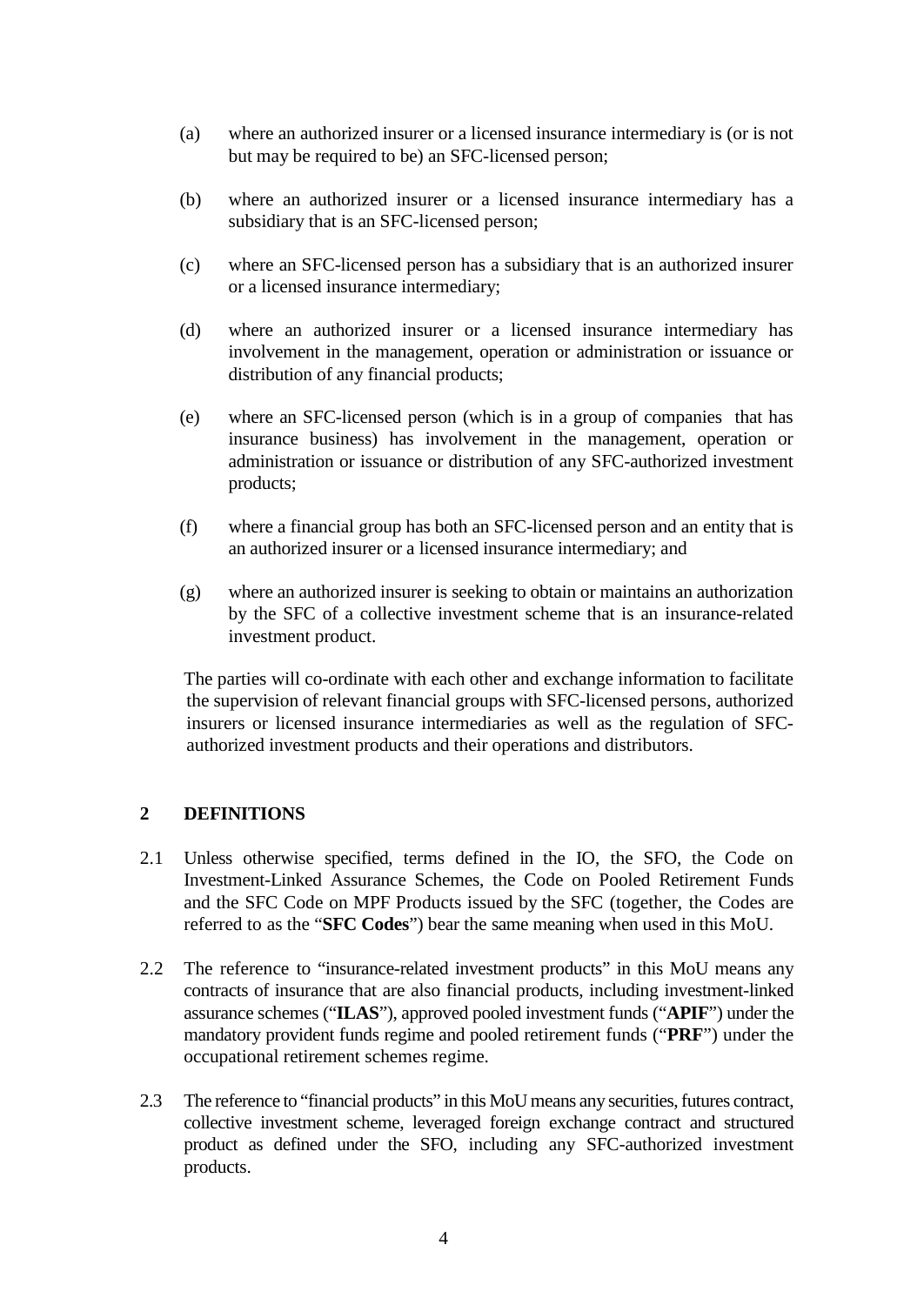- 2.4 The reference to "rules and regulations" in this MoU means any relevant rules, codes, guidelines or guidance made or published by the SFC under the SFO or the IA under the IO (as the case may be) from time to time.
- 2.5 The reference to "SFC-authorized investment products" in this MoU means any collective investment schemes and structured products authorized by the SFC from time to time.

#### **3 RELEVANT RESPONSIBILITIES OF THE IA UNDER THE MOU**

- 3.1 The IA is responsible for the overall regulation of insurance business in or from Hong Kong including regulation over authorized insurers and licensed insurance intermediaries. This involves the due and proper discharge of all statutory obligations under the IO as well as the rules and regulations made thereunder. The responsibilities of the IA insofar as relevant for the purposes of this MoU include:
	- (a) authorizing insurers to carry on particular class(es) of insurance business in or from Hong Kong and supervising an authorized insurer's compliance with the provisions of the IO;
	- (b) promoting and encouraging the adoption of proper standards of conduct and sound and prudent business practices by authorized insurers;
	- (c) granting licences to insurance intermediaries to carry on regulated activities as defined under the IO and supervising a licensed insurance intermediary's compliance with the provisions of the IO;
	- (d) promoting and encouraging the adoption of proper standards of conduct by licensed insurance intermediaries;
	- (e) reviewing and, if necessary, proposing reforms of the systems for regulating authorized insurers and licensed insurance intermediaries;
	- (f) setting regulatory requirements for the guidance of authorized insurers and licensed insurance intermediaries;
	- (g) ongoing supervision and monitoring of the authorized insurers' compliance with the rules and regulations relating to insurance-related investment products;
	- (h) investigating alleged breaches of the provisions of the IO and any rules and regulations administered by the IA, and taking appropriate enforcement actions where necessary;
	- (i) handling complaints referred by the SFC or made by the public relating to authorized insurers and licensed insurance intermediaries, or other matters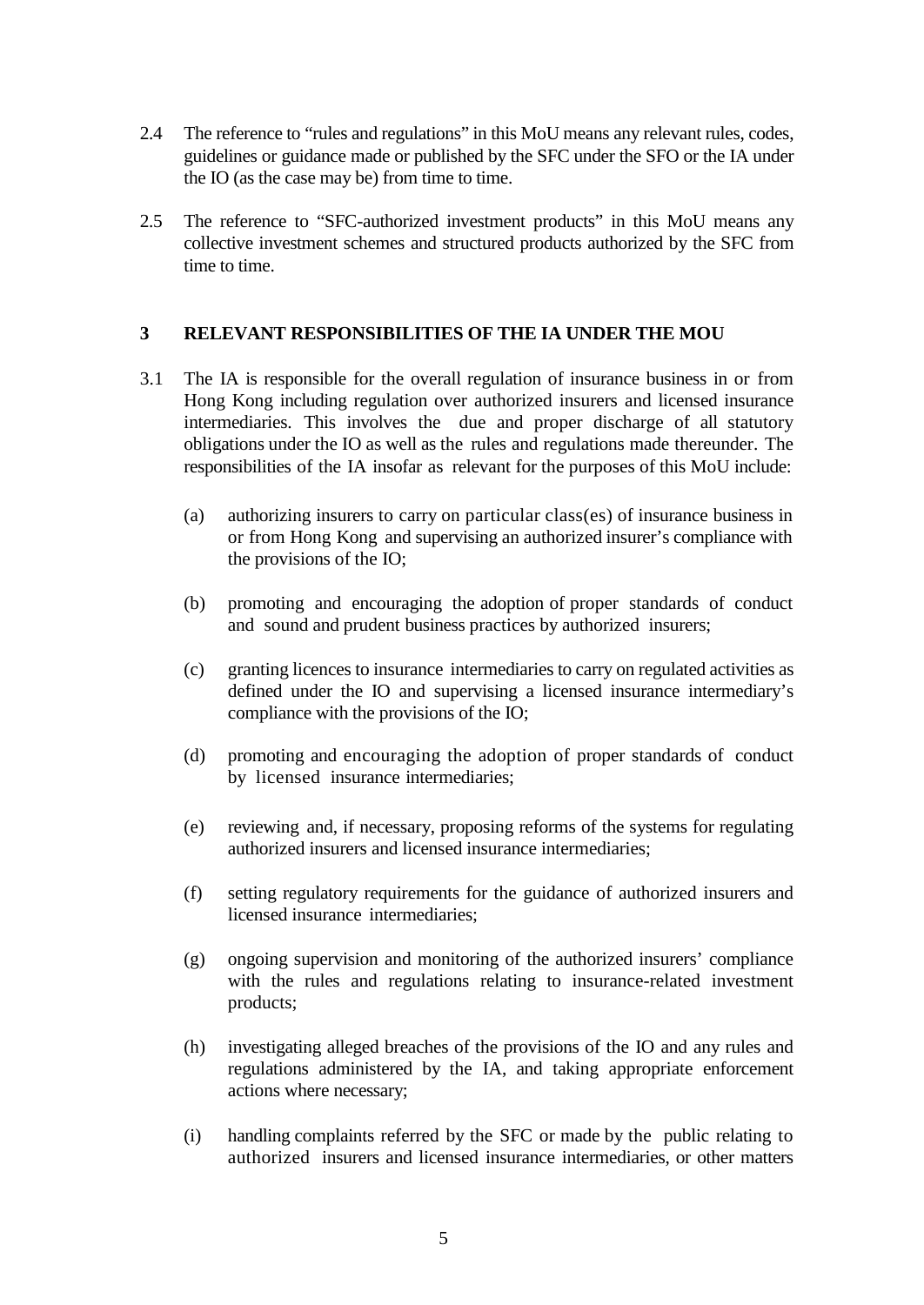relating to any insurance-related investment products that fall under the IA's regulatory regime and, where appropriate, referring cases to other regulator(s) concerned (subject to compliance with applicable confidentiality requirements and conditions) as soon as practicable for follow-up action;

- (j) receiving confidential information from the SFC regarding any insurancerelated investment products, or any authorized insurer or licensed insurance intermediary that is also licensed by the SFC, or any person that is of regulatory interest to the IA (e.g. a person who applies for a licence from the IA or approval to be controller of an authorized insurer or a licensed insurance intermediary, or is a director of a corporation applying for a licence with the IA etc.);
- (k) providing the SFC with, on a regular basis, information of authorized insurers or licensed insurance intermediaries who are also SFC-licensed persons in a format as mutually agreed by the parties;
- (l) providing the SFC with information regarding any insurance-related investment products, or any authorized insurer or licensed insurance intermediary that is also licensed by the SFC, or any person that is of regulatory interest to the SFC (e.g. a person who applies for a licence from the SFC or approval to be substantial shareholder of an SFC-licensed corporation, or is a director of a corporation applying for a licence with the SFC, or has involvement in the operation or administration or management or issuance or distribution of an SFC-authorized investment product or in managing the business of any SFC-licensed corporation);
- (m) informing the SFC as soon as practicable upon becoming aware of any material issues which may adversely impact any insurance-related investment products, or the fitness and properness of an authorized insurer or a licensed insurance intermediary that is also licensed by the SFC*,* or has involvement in the operation or administration or management or issuance or distribution of any SFC-authorized investment products, or any issues concerning potential breaches of the SFO or the rules and regulations made thereunder;
- (n) informing the SFC, as soon as practicable, of any rejection of (i) an SFClicensed corporation's application for licence as an authorized insurer or a licensed insurance intermediary, or renewal of licence as a licensed insurance intermediary; (ii) an authorized insurer or a licensed insurance intermediary which is an SFC-licensed corporation's application to vary its line of business as specified in the licence of the authorized insurer or the licensed insurance intermediary; (iii) an SFC-licensed person's application to be controller of an authorized insurer or a licensed insurance intermediary; and (iv) an SFClicensed individual's application for licence;
- (o) exchanging information with the SFC regarding any complaint, disciplinary action or material inspection findings involving any financial products, or any authorized insurer or licensed insurance intermediary that is also licensed by the SFC, or any person that is of regulatory interest to the SFC;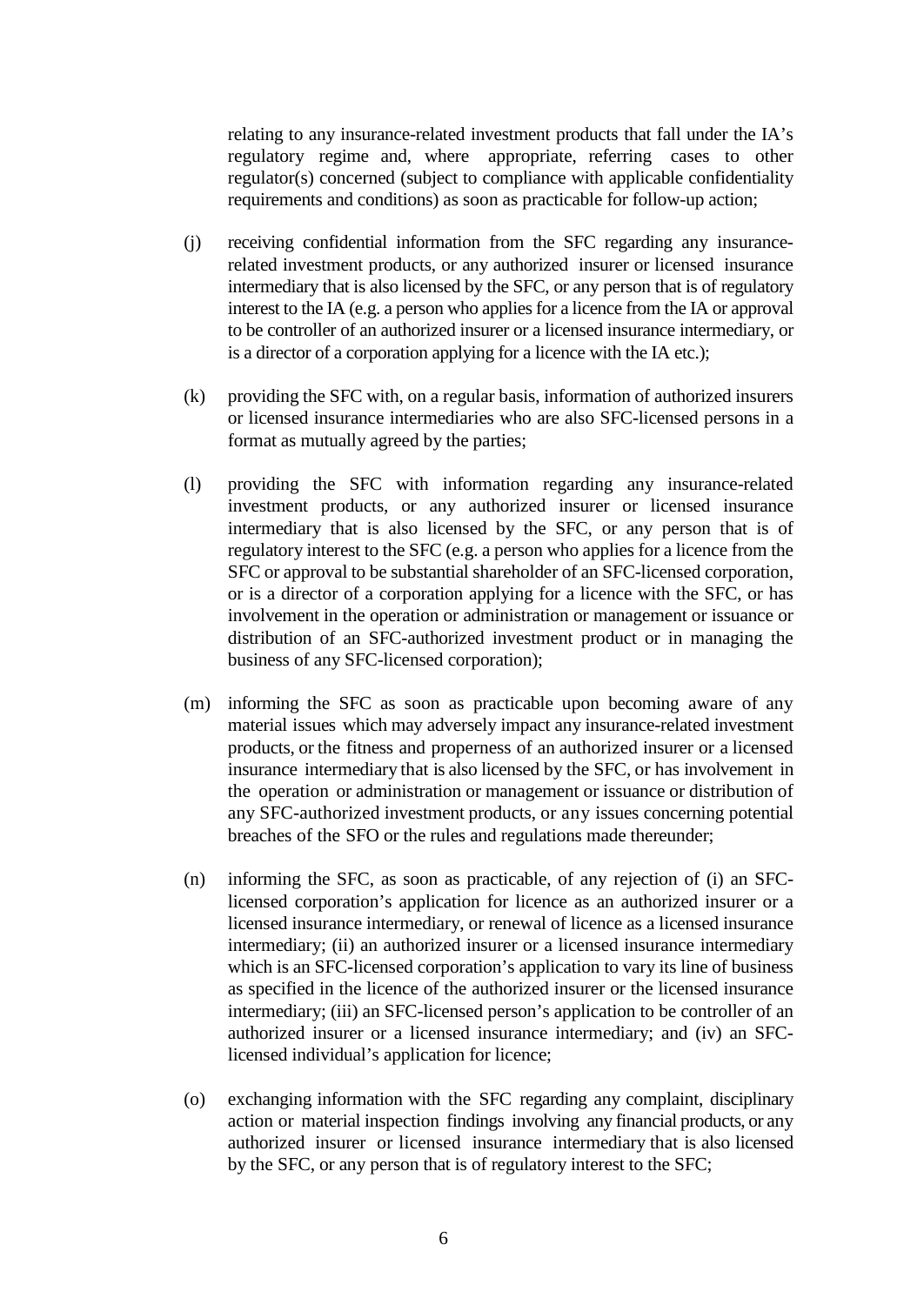- (p) providing the SFC with such assistance to obtain information not otherwise available to the SFC and/or such assistance to enable the SFC to assess the fitness and properness and/or compliance with the SFO and the rules and regulations made thereunder where such assistance concerns any insurancerelated investment products, or any authorized insurer or licensed insurance intermediary that is also licensed by the SFC or any person that is of regulatory interest to the SFC; for the avoidance of doubt, the assistance provided under this paragraph refers only to supervisory assistance; and
- (q) co-operating with and assisting the SFC on matters concerning any insurance-related investment products, or any authorized insurer or licensed insurance intermediary that is also licensed by the SFC, or any approved substantial shareholder of an SFC licensed corporation who is also authorised or licensed by the IA, or any person that is of regulatory interest to the SFC. This may include the provision on a voluntary basis of information which will assist or enable the SFC in the performance of its functions and in such case the terms and conditions of this MoU will apply if the IA specifies that the information is provided under this MoU.

#### **4 RELEVANT RESPONSIBILITIES OF THE SFC UNDER THE MOU**

- 4.1 The SFC's responsibilities relating to insurance products include administering certain statutory provisions under the SFO, and the rules and regulations made thereunder, for the authorization of insurance-related investment products that are offered to the public.
- 4.2 The SFC is also responsible under the SFO for the licensing and supervision of persons who are engaged in a regulated activity as defined under the SFO, including dealing in securities and advising on securities. The parties acknowledge that certain authorized insurers and licensed insurance intermediaries subject to the IA's regulatory regime also carry on business in a regulated activity as defined under the SFO and are licensed by the SFC.
- 4.3 Insofar as relevant for the purposes of this MoU, the SFC is responsible for:
	- (a) vetting and authorizing ILAS, APIF and PRF and related marketing materials in accordance with the SFO and the provisions in the respective SFC Codes;
	- (b) licensing persons who carry on business in a regulated activity as defined under the SFO;
	- (c) ongoing supervision through monitoring and inspection, of the activities of SFC-licensed persons in the provision of services with respect to the regulated activity as defined under the SFO carried on by them;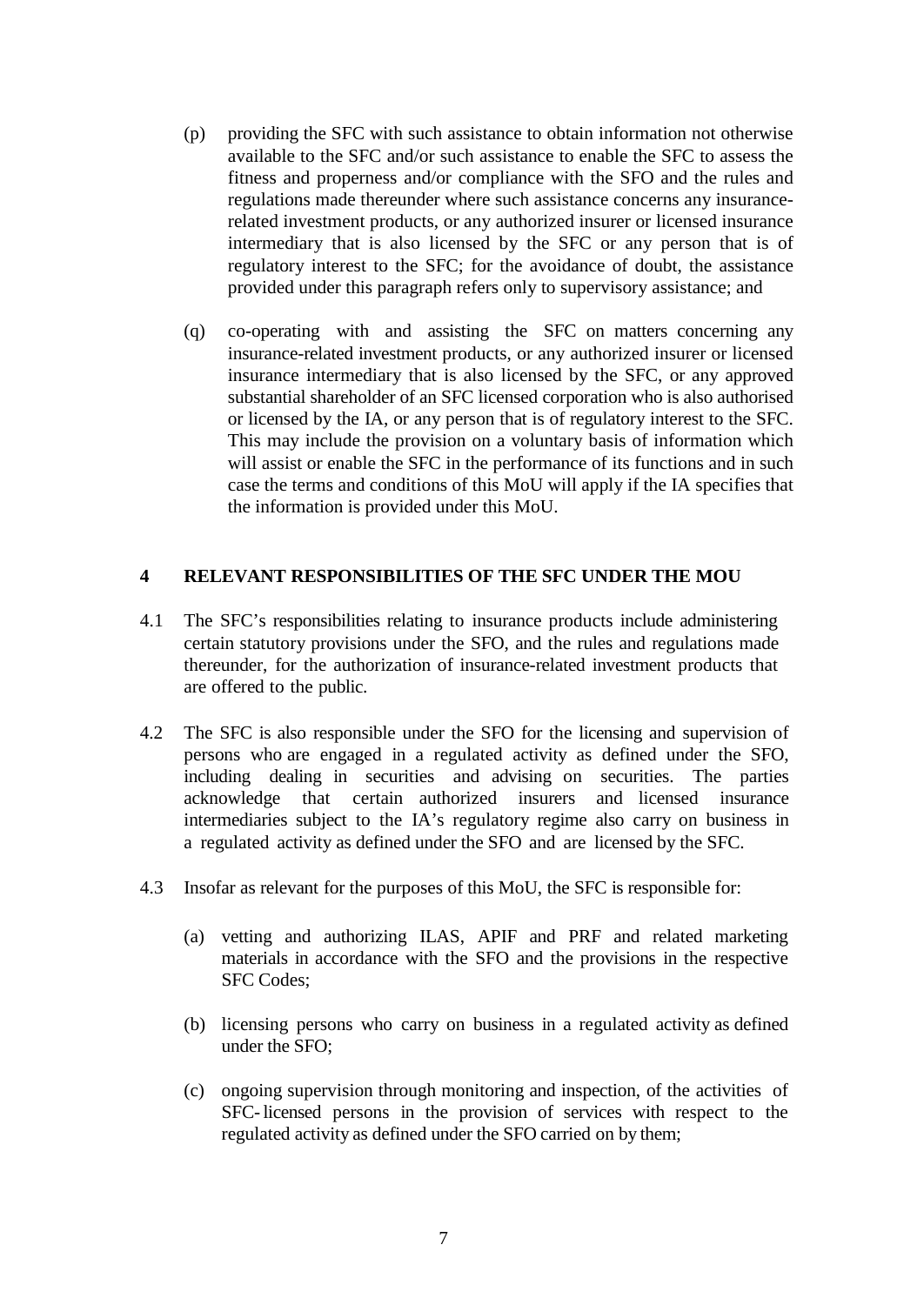- (d) investigating alleged breaches of the provisions of the SFO and any rules and regulations administered by the SFC, and taking appropriate enforcement actions where necessary;
- (e) handling complaints referred by the IA or made by the public relating to SFC-licensed persons, or other matters relating to any insurance-related investment products that fall under the SFC's regulatory regime, and, where appropriate, referring cases to other regulator(s) concerned (subject to compliance with applicable confidentiality requirements and conditions) as soon as practicable for follow-up action;
- (f) receiving confidential information from the IA regarding any insurancerelated investment products, or any authorized insurer or licensed insurance intermediary that is also licensed by the SFC, or any person that is of regulatory interest to the SFC (e.g. a person who applies for a licence from the SFC or approval to be substantial shareholder of an SFC-licensed corporation, or is a director of a corporation applying for a licence with the SFC, or has involvement in the operation or administration or management or issuance or distribution of an SFC-authorized investment product or in managing the business of any SFC-licensed corporation);
- $(g)$  providing the IA with, on a regular basis, information of SFC-licensed persons who are also authorized insurers or licensed insurance intermediaries in a format as mutually agreed by the parties;
- (h) providing the IA with information regarding any insurance-related investment products (to the extent such information is within the SFC's regulatory purview), or any authorized insurer or licensed insurance intermediary that is also licensed by the SFC, or any person that is of regulatory interest to the IA (e.g. a person who applies for a licence from the IA or approval to be controller of an authorized insurer or a licensed insurance intermediary, or is a director of a corporation applying for a licence with the IA etc.);
- (i) informing the IA as soon as practicable upon becoming aware of any material issues which may adversely impact any insurance-related investment products (to the extent such information to be informed is within the SFC's regulatory purview), or the fitness and properness of an authorized insurer or a licensed insurance intermediary that is also licensed by the SFC, or any issues concerning potential breaches of the IO or the rules and regulations made thereunder;
- (j) informing the IA, as soon as practicable, of any refusal of (i) an authorized insurer or a licensed insurance intermediary's application to be licensed to carry on a business in a regulated activity under the SFO; (ii) an SFC-licensed corporation which is an authorized insurer or a licensed insurance intermediary's application to vary the type of regulated activity as specified in the licence of the SFC-licensed corporation; (iii) an authorized insurer or a licensed insurance intermediary's application for approval to be a substantial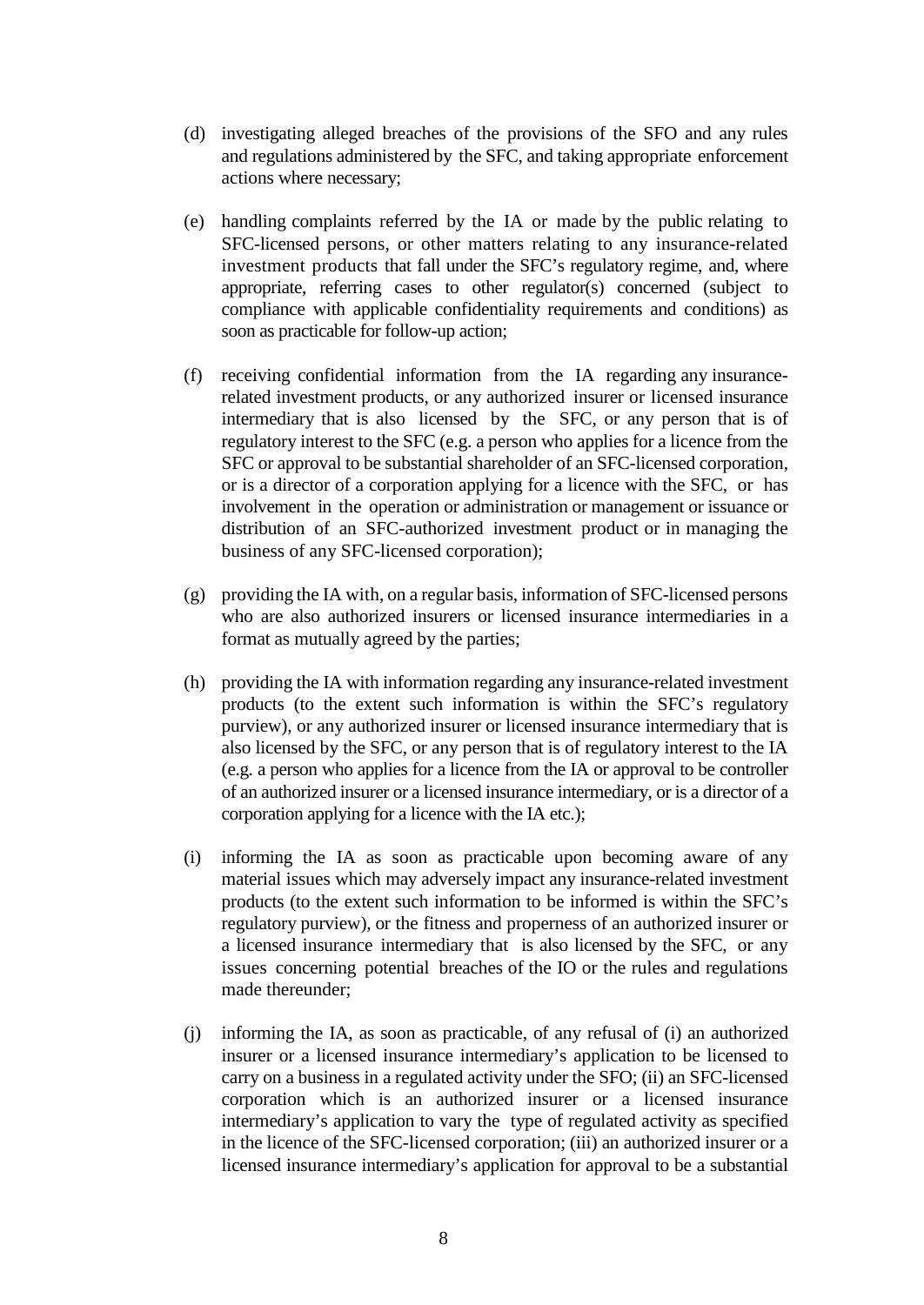shareholder of an SFC-licensed corporation; and (iv) an individual insurance intermediary's application for licence;

- (k) exchanging information with the IA regarding any complaint, disciplinary action or material inspection findings involving any insurance-related investment products, or any authorized insurer or licensed insurance intermediary that is also licensed by the SFC, or any person that is of regulatory interest to the IA;
- (l) providing the IA with such assistance to obtain information not otherwise available to the IA and/or such assistance to enable the IA to assess the fitness and properness and/or compliance with the IO and the rules and regulations made thereunder where such assistance concerns any insurance-related investment products (to the extent such information is within the SFC's regulatory purview), or any authorized insurer or licensed insurance intermediary that is also licensed by the SFC or any person that is of regulatory interest to the IA; for the avoidance of doubt, the assistance provided under this paragraph refers only to supervisory assistance; and
- (m) co-operating with and assisting the IA on matters concerning any insurancerelated investment products, or any authorized insurer or licensed insurance intermediary that is also licensed by the SFC, or any person that is of regulatory interest to the IA. This may include the provision on a voluntary basis of information which will assist or enable the IA in the performance of its functions and in such case the terms and conditions of this MoU will apply if the SFC specifies that the information is provided under this MoU.

#### **5 REFERALS OF ENFORCEMENT CASES**

- 5.1 In the discharge of its duties, each party will actively consider whether it should refer matters to the other party for possible action.
- 5.2 A party may refer a case to the other party where the suspected offence or misconduct falls entirely outside of its own functions but within the functions of the other party.
- 5.3 Where the suspected offence or misconduct potentially falls within both parties' functions, a party may refer a case to the other party having regard to:
	- (a) whether the other party is in a better position to handle the case; and/or
	- (b) whether the other party is also handling the same case and it would be duplicative to conduct a parallel investigation.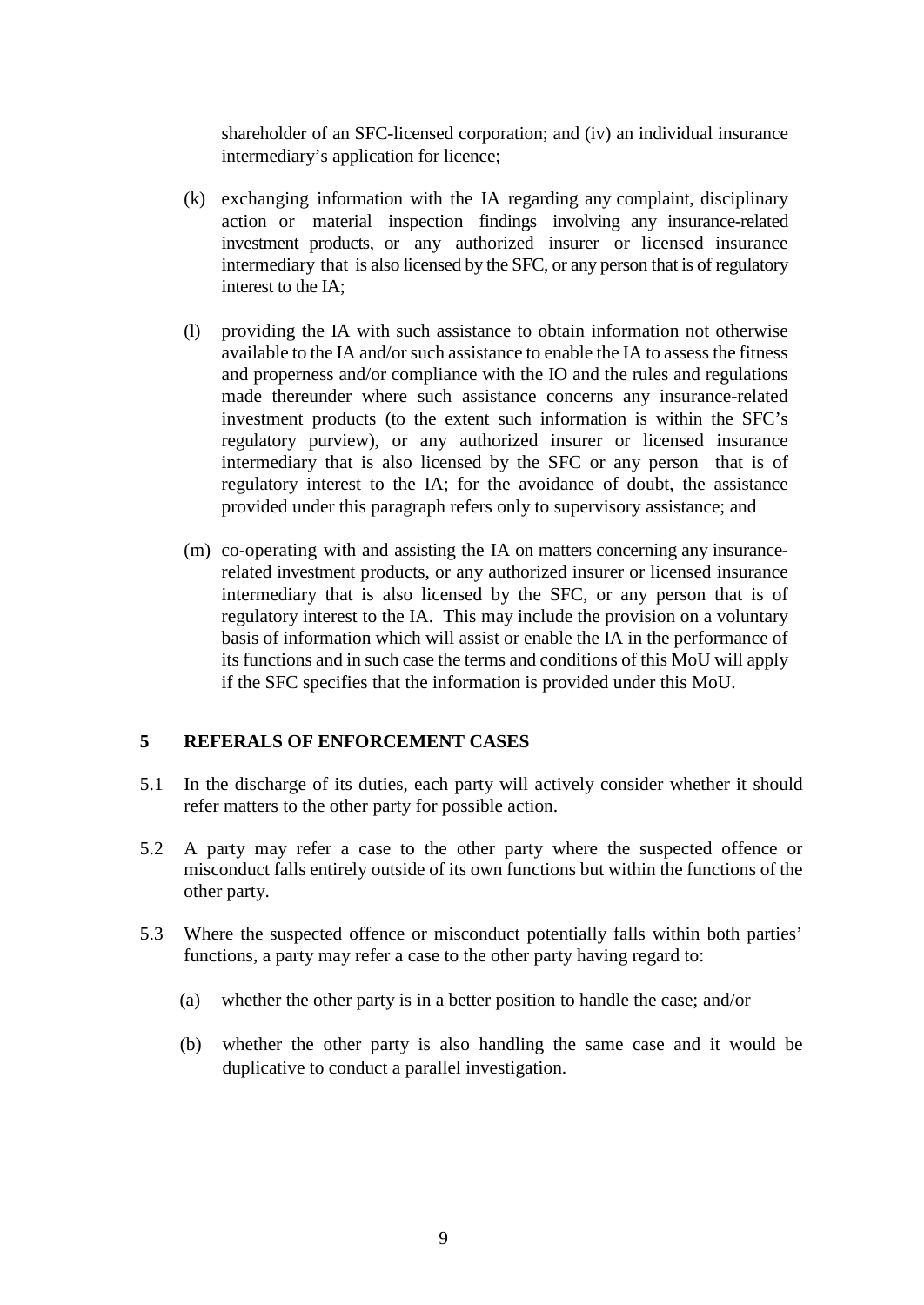## **6 JOINT INVESTIGATIONS**

- 6.1 If a case falls within the functions of both parties, the parties may agree to commence a joint investigation in order to minimize the duplication of effort, and enhance the efficient use of their respective resources as well as the effectiveness of the investigation.
- 6.2 Once the parties have commenced a joint investigation, they will set up a joint task force and decide on its membership to ensure efficient and timely exchange of information and coordination. The joint investigation task force will convene an initial coordination meeting as soon as practicable to formulate investigation plans, determine investigatory responsibilities and coordinate the collection of evidence. The joint investigation task force will also convene meetings at agreed regular intervals to review the progress of the joint investigation and discuss the action to be taken during or at the conclusion of the joint investigation.
- 6.3 Prior to the publication of any information concerning joint investigations, such as press releases, the parties will consult each other to ensure that the timing and contents of the releases are coordinated.

## **7 JOINT INSPECTIONS**

- 7.1 In order to enhance the efficient use of their respective resources, the parties may agree to conduct a joint inspection on an authorized insurer, licensed insurance intermediary or SFC-licensed corporation regulated under their respective supervisory regimes.
- 7.2 Once the parties have agreed to conduct a joint inspection, they will set up a joint task force and decide on its membership to ensure efficient and timely exchange of information and coordination. The joint task force will convene meetings at agreed regular intervals to share major inspection findings and discuss the action to be taken by respective parties during or at the conclusion of the joint inspection.

## **8 STATUS OF THE MOU**

- 8.1 The IA and the SFC acknowledge and agree that:
	- (a) this MoU is entered into by the parties hereto in good faith and for the purpose of facilitating a cooperative working relationship between the parties hereto in accordance with their respective responsibilities as set out in this MoU;
	- (b) in the interpretation of any of the provisions of this MoU such provisions shall receive such fair, large and liberal construction and interpretation as will best ensure the attainment of the object of this MoU according to its true intent, meaning and spirit;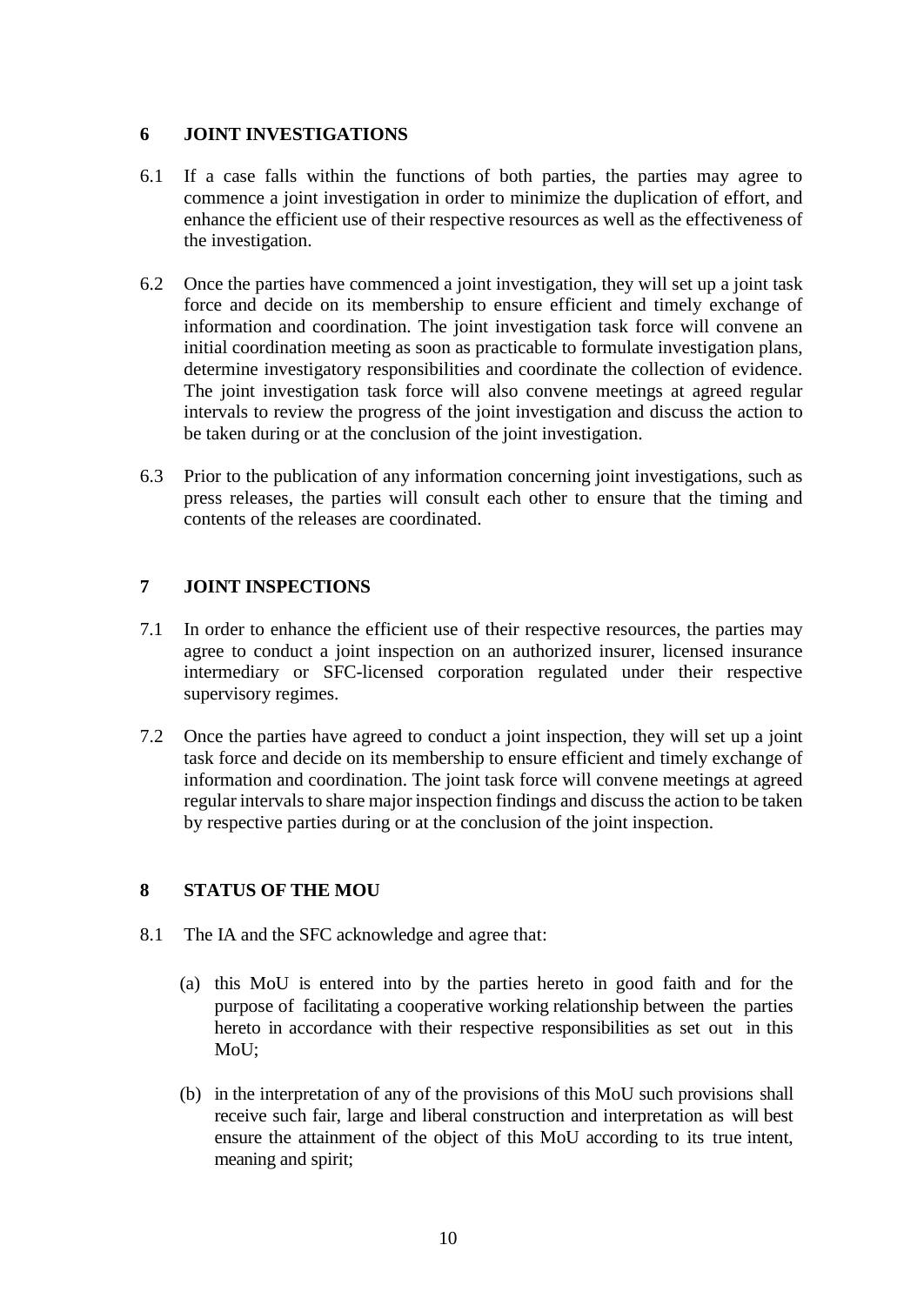- (c) each of the parties hereto shall:
	- (i) maintain a good working relationship with the other;
	- (ii) co-operate with the other in complying with the provisions hereof; and
	- (iii) perform its obligations hereunder, fully, in good faith and to the best of its ability;
- (d) this MoU is a public document and the contents hereof may be disclosed and copies may be furnished by either party hereto to any third party without the consent of the other hereto;
- (e) this MoU is a statement of intent that the parties will, on the basis of mutual trust, understanding and respect, perform their obligations under this MoU, provided that any performance of this MoU (including but not limited to the provision of information or assistance) is subject to applicable laws, rules and regulations and may not violate the public interest;
- (f) this MoU is not legally binding and shall not give rise to any rights, direct or indirect, on the part of third parties, nor shall such parties be entitled to require compliance by either the IA or the SFC with any of their respective obligations arising hereunder; and
- (g) nothing in this MoU modifies the provisions of the IO or the SFO or rules and regulations made thereunder or affects the rights of the IA or the SFC to exercise any of their respective powers or perform any of their respective functions under the IO or the SFO.
- 8.2 Subject to the provisions of this MoU, and to the extent permitted by law and where appropriate, the provision of information may be at a party's own volition or upon the other party's request. Such requests shall be made in writing, whilst verbal request may also be acceptable under urgent circumstances.

### **9 FUTURE POLICY DEVELOPMENT**

- 9.1 The IA and the SFC each agrees to consult the other in the preparation and the issue of further guidelines in relation to the regulation of insurance-related investment products, authorized insurers, licensed insurance intermediaries or SFClicensed persons, where necessary.
- 9.2 The IA and the SFC each agrees to consult the other in considering a policy of introducing measures, statutory or otherwise, designed to set minimum standards and encourage enhanced professional standards and practices for persons engaged in the issue or offering of insurance-related investment products in Hong Kong, where necessary.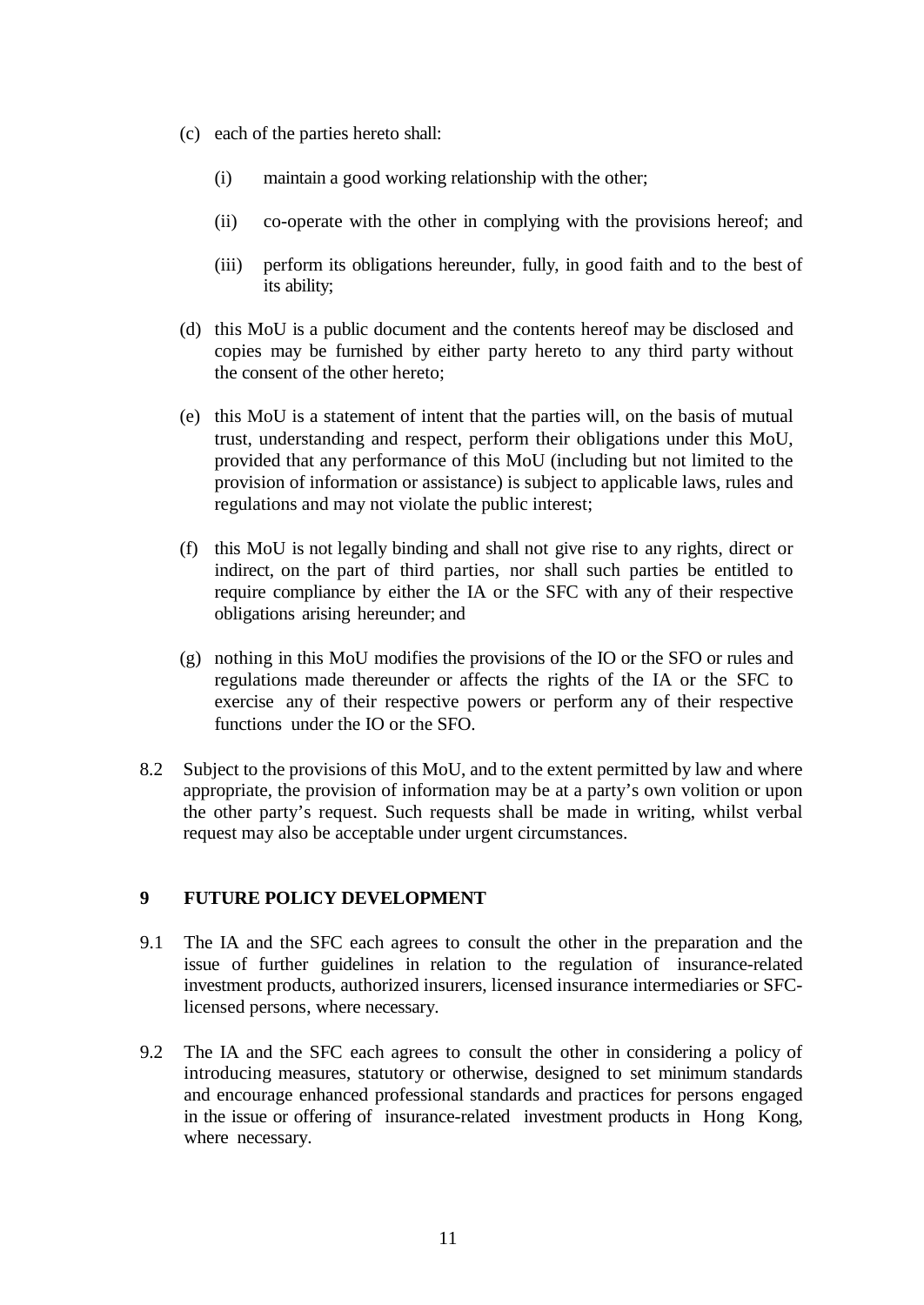## **10 IMPLEMENTATION, LICENSING, SUPERVISION AND ENFORCEMENT MATTERS / MATTERS OF MUTUAL CONCERN**

- 10.1 Recognizing the different regulatory remit of each party, both parties acknowledge the importance of closer co-operation and mutual assistance in matters concerning insurance-related investment products, licensing, supervision and enforcement matters of mutual concern (including, without limitation, enabling a party to understand and assist the other party to assess the compliance by its regulated persons with all applicable regulatory requirements as set out in the rules and regulations made or published from time to time by each party; and enabling a party to assess the fitness and properness of persons licensed or regulated by either party).
- 10.2 In view of paragraph 10.1 above, the IA and the SFC each agrees (subject to applicable provisions of any laws, regulations or requirements to which a party is subject and provided that this would not prejudice a party's performance of its statutory functions) to consult, coordinate with the other and use its best efforts to render assistance to each other to:
	- (a) perform regulatory functions in respect of supervision (including, without limitation, on-going oversight and inspection) and enforcement matters; and
	- (b) facilitate consistency in approach, standards, requirements, and effectiveness in the implementation and operation of their respective regulatory regimes.

#### **11 CONFIDENTIALITY AND USE OF INFORMATION**

- 11.1 Any non-public information exchanged between the parties under this MoU (including requests made under this MoU, and the contents of such requests) will be treated as confidential and used by the recipient only in accordance with applicable laws and this MoU for the purposes stated in any written requests for information or assistance. Except as otherwise required or permitted by law, the information so exchanged shall not be disclosed to any third party without the prior consent of the party providing the information.
- 11.2 Each party will establish and maintain such safeguards as are necessary and appropriate to protect the confidentiality of information exchanged pursuant to applicable law and under this MoU.

#### **12 LIAISON BETWEEN THE PARTIES**

12.1 Each party will appoint a person or persons to be its principal point(s) of contact to ensure the smooth co-ordination and information exchange between the parties pursuant to this MoU. Either party may change its principal point(s) of contact by giving written notice to the other party. The initial contact persons are set out in Annex A, and it may be amended by written notice from either party.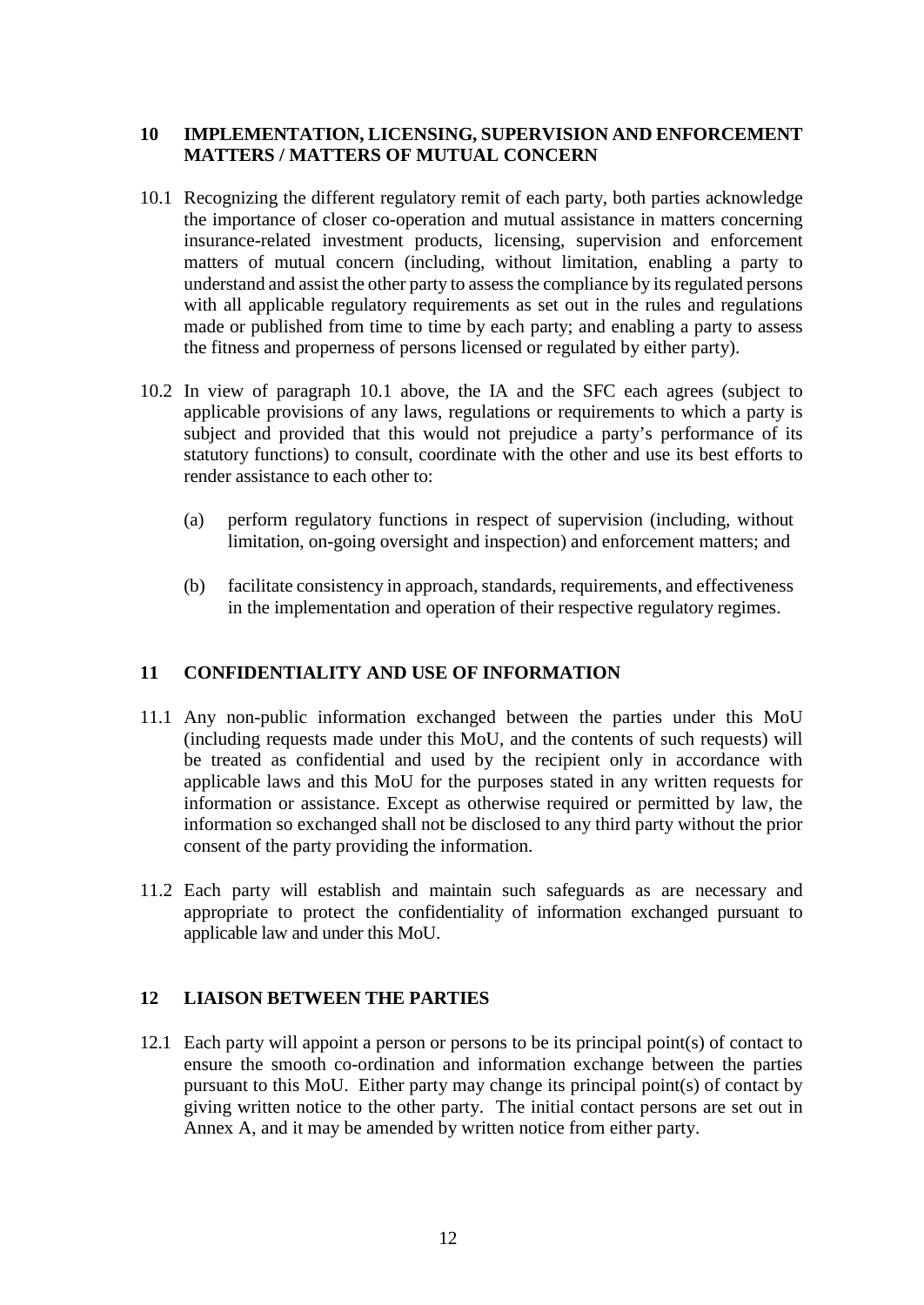- 12.2 The parties will conduct meetings to discuss matters of mutual interest relating to the performance of their regulatory and supervisory functions on an on-going basis. Such meetings will be chaired alternately by the parties and will be suitably documented.
- 12.3 Ad hoc meetings to deal with specific supervisory concerns may be called by either party and will be chaired by the party who convenes the meeting. These meetings will be suitably documented.

## **13 STAFF TRAINING AND DEVELOPMENT**

13.1 Subject to practical needs and availability of resources, the parties agree to assist in providing training for staff of the other party and joint training opportunities for the staff of both parties on relevant topics and consider staff secondment as and when appropriate.

## **14 EFFECTIVE DATE AND TERMINATION**

- 14.1 The parties hereto agree to keep the operation of this MoU under review and to consult each other with a view to improving its operation and resolving any matters.
- 14.2 This MoU may be amended at any time by written agreement between the parties hereto.
- 14.3 This MoU shall take effect from the date of execution by both the IA and the SFC and shall remain in full force and effect unless and until the parties hereto mutually agree in writing to terminate the whole or any part hereof.
- 14.4 In the event of termination of this MoU, paragraph 11 of this MoU shall continue to apply in relation to non-public information exchanged between the parties before such termination.

DATED:  $28<sup>th</sup>$  day of September, 2020

Signed for and on behalf of Signed for and on behalf of The Securities and Futures Commission The Insurance Authority

Mr. Ashley Alder Mr. Clement Cheung

Chief Executive Officer Chief Executive Officer

\_\_\_\_\_\_\_\_\_\_\_\_\_\_\_\_\_\_\_\_\_\_\_\_\_\_\_\_\_\_\_\_ \_\_\_\_\_\_\_\_\_\_\_\_\_\_\_\_\_\_\_\_\_\_\_\_\_\_\_